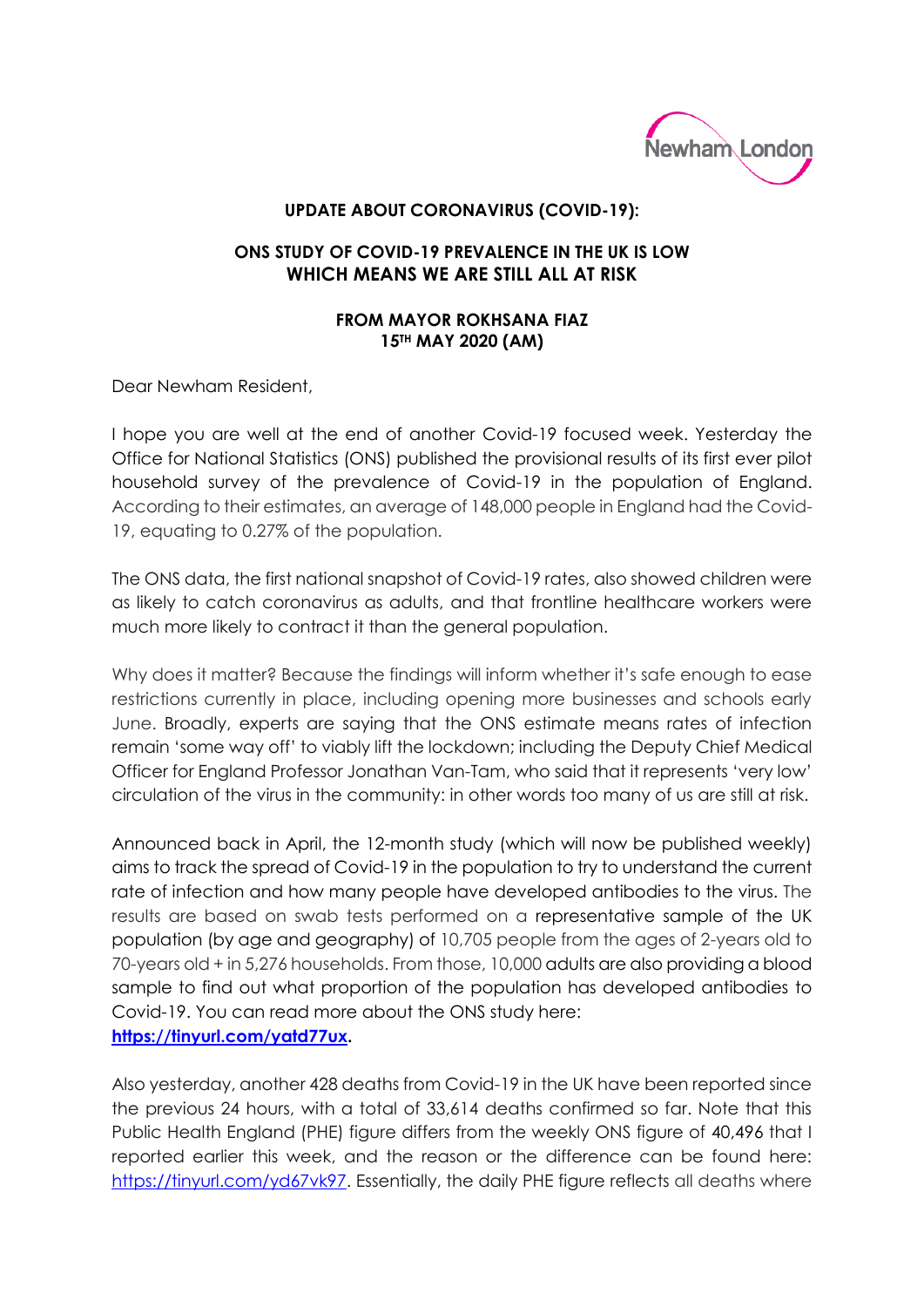a positive test for COVID-19 has been confirmed (wherever that death has taken place) but it misses people who never had a test, as it covers a long period of time when testing was largely limited to hospitals in the UK, and missed most deaths in the community during those weeks. The weekly ONS figure however, covers all Covid-19 deaths formally registered in the week ending 11 days before publication – including the total count of Covid-19 confirmed deaths in care homes in England as well.

The PHE figures from yesterday reflects the lowest increase of deaths from Covid-19 on a non-bank holiday weekday since 31st March. They also showed that in London, 26,113 people were confirmed to be infected with Covid-19, of which 985 are Newham residents.

Despite this worrying picture, I am concerned to read this morning of a new 'modelling' report from PHE and Cambridge University, which is pointing to a fall in the capital's Covid-19 'reproduction' rate (to 0.4, down from about 2.8 before lockdown started); suggesting that fewer than 24 people in London are being infected each day.

According to Cambridge University's *MRC Biostatistics Unit* 'real-time' monitoring of Covid-19, which feeds directly to a sub-committee of the Scientific Advisory Group for Emergencies (SAGE) called the *Scientific Pandemic Influenza sub-group on Modelling (SPI-M)* and to regional PHE teams, London's reproduction rate (known as the 'R') is the lowest in the country. You can read the monitoring report here: [https://tinyurl.com/yd2ddhdp,](https://tinyurl.com/yd2ddhdp) and the reason I am concerned is that it could give the wrong impression that London is no longer at risk from Covid-19 or the threat of a second wave.

We all know the limitations of relying solely on the 'R' rate as a measure of any 'reduced' Covid-19 risk across the country – and in particular areas such as London and Newham because of other risk factors such as health inequality, poverty and population density which can have a disproportionate impact on virus infection and death rates.

So despite some of the restriction measures being eased on Wednesday by the government, we are still living in lockdown. The importance for us all to keep following the rules cannot be over-estimated, because we can't risk a second wave infection in Newham as it would be disastrous for all residents.

With social distancing in mind, last night I participated in the Council's first ever Covid-19 virtual interfaith Iftar (breaking of the fast) via Zoom, joining representatives from different faith communities in Newham as Muslim residents in our borough enter the final ten days of Ramadan. During the virtual Iftar on zoom, guests heard from architect Shahed Salim, author of *'[The British Mosque: An Architectural and Social](https://www.theguardian.com/books/2018/mar/13/the-british-mosque-architectural-social-history-shahed-saleem-review)  [History](https://www.theguardian.com/books/2018/mar/13/the-british-mosque-architectural-social-history-shahed-saleem-review)'*. He provided a fascinating overview of Muslim architecture in Britain, from the earliest examples in the late 19th century to the mosques being built today; alongside